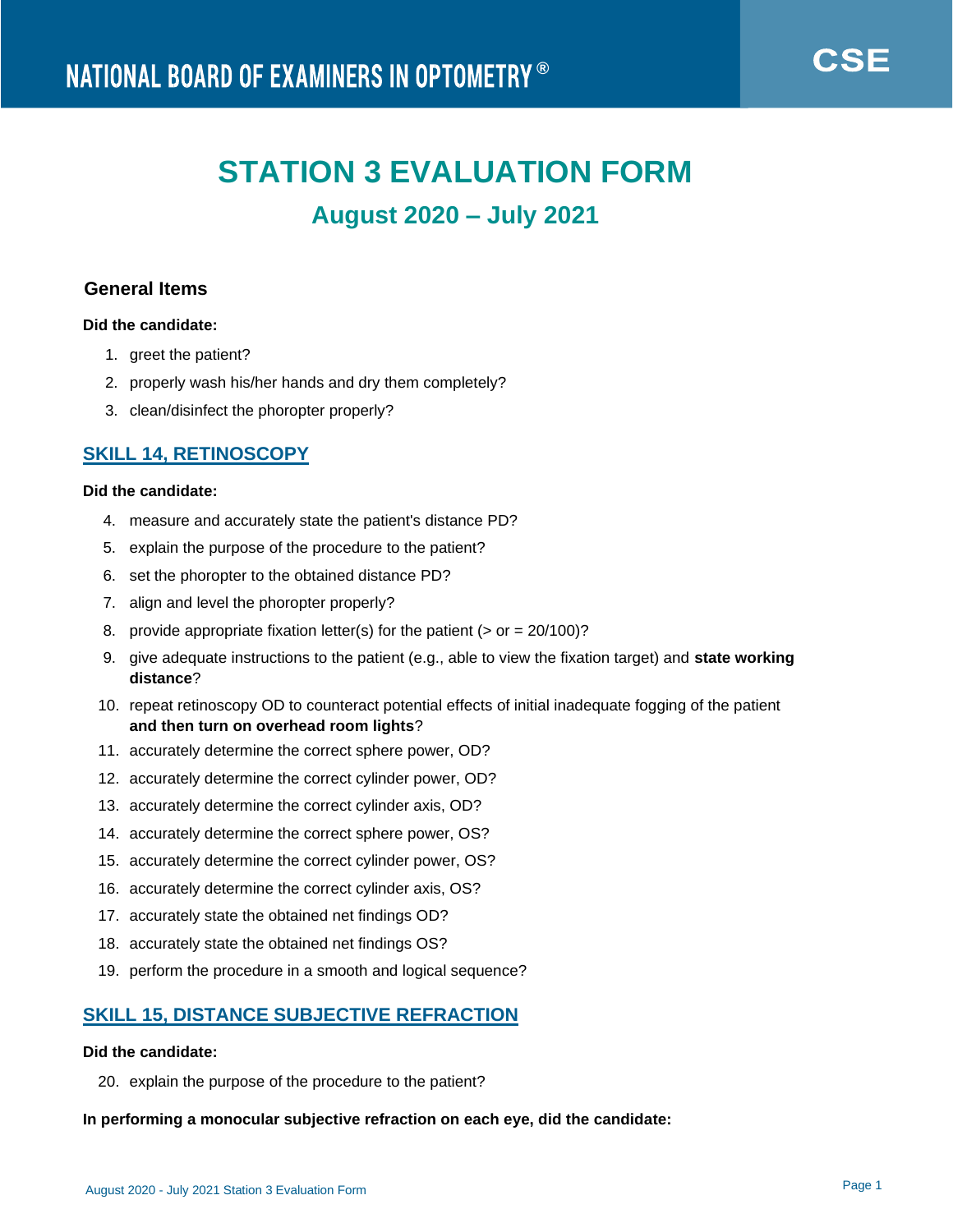- 21. provide moderate illumination?
- 22. provide an appropriate line/chart of letters (< or = 20/40)?
- 23. provide instructions to the patient?
- 24. accurately determine the sphere power, OD?
- 25. accurately determine the cylinder power, OD?
- 26. accurately determine the cylinder axis, OD?
- 27. accurately determine the sphere power, OS?
- 28. accurately determine the cylinder power, OS?
- 29. accurately determine the cylinder axis, OS?
- 30. accurately state the obtained findings OD?
- 31. accurately state the obtained findings OS?
- 32. accurately state the monocular distance VA OD?
- 33. accurately state the monocular distance VA OS?

#### **In performing a prism dissociated binocular balance, did the candidate:**

- 34. provide instructions to the patient?
- 35. dissociate the patient with vertical prism, split between the two eyes, in the phoropter?
- 36. fog both eyes by +0.50D to +0.75D?
- 37. balance the patient's eyes accurately and properly?

#### **After completing a prism dissociated binocular balance, did the candidate:**

- 38. properly determine an appropriate binocular endpoint?
- 39. accurately state the obtained findings OD after the binocular balance?
- 40. accurately state the obtained findings OS after the binocular balance?
- 41. accurately state the obtained binocular VA?

#### **Did the candidate:**

- 42. perform the procedures in a smooth and logical sequence?
- 43. educate and explain their findings to the patient (avoid using jargon)?

## **SKILL 16, HETEROPHORIA AND VERGENCE TESTING AT DISTANCE**

#### **Did the candidate:**

- 44. explain the purposes of the procedure to the patient?
- 45. align and level the phoropter properly?
- 46. select an appropriate distance fixation target (< or = 20/40 letter or line)?

#### **PROCEDURE 1-In measuring von Graefe heterophorias at distance, did the candidate:**

- 47. provide proper instructions to the patient (ensuring fixation with the eye viewing through dissociation prism)?
- 48. properly perform the horizontal phoria measurement and accurately state the obtained findings, including magnitude and direction (e.g., "2 pd exo" or "4 pd eso")?
- 49. properly perform the vertical phoria measurement and accurately state the obtained findings, including magnitude, direction and eye (e.g., "1 pd right hyper")?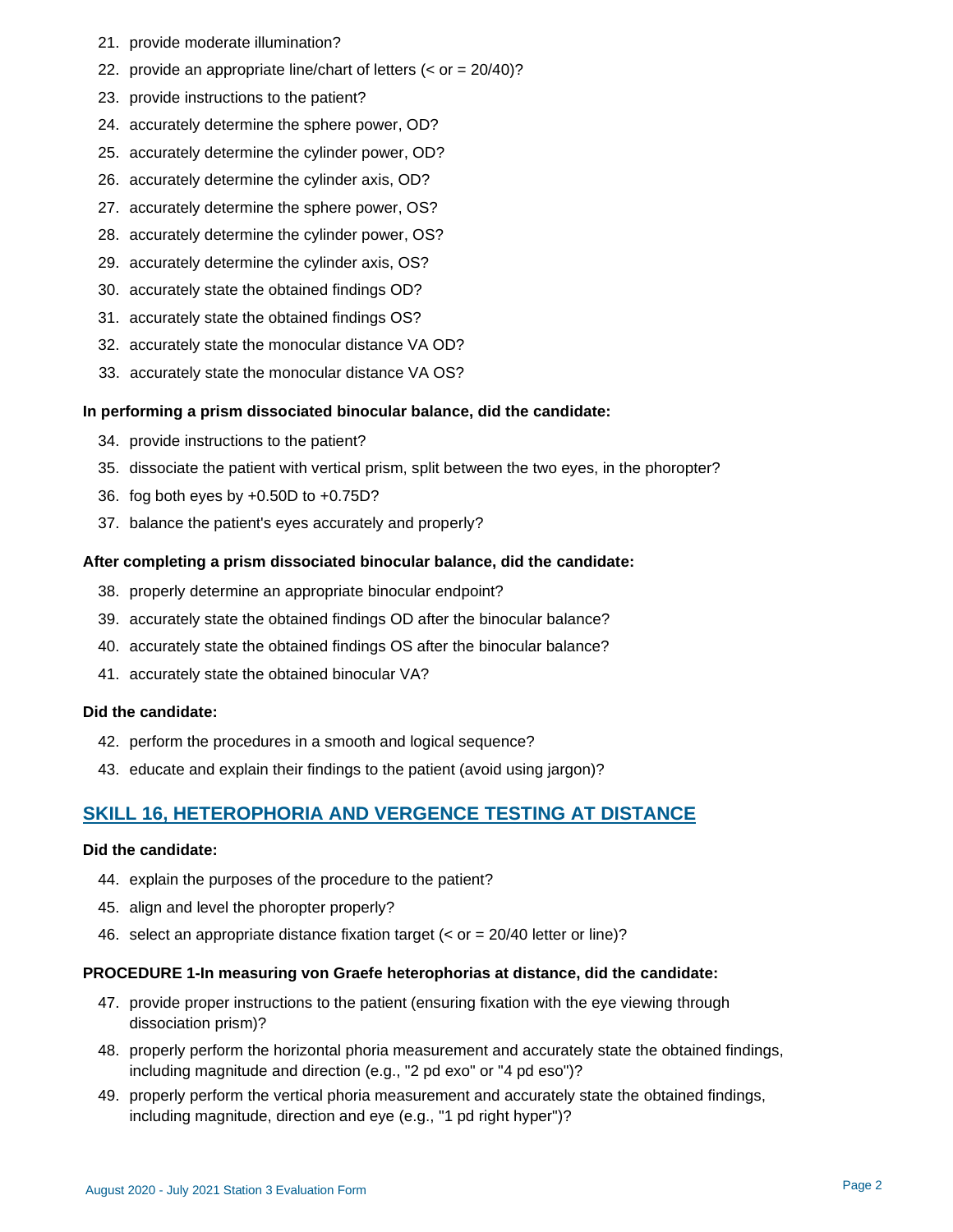50. perform the procedure in a smooth, efficient, and logical sequence (moving prism smoothly and at an appropriate rate)?

#### **PROCEDURE 2-In measuring horizontal vergence at distance, did the candidate:**

- 51. provide proper instructions to the patient?
- 52. properly perform the BI vergence measurement and accurately state the direction, blur, break and recovery findings?
- 53. properly perform the BO vergence measurement and accurately state the direction, blur, break and recovery findings?
- 54. perform the procedure in a smooth and logical sequence (moving prisms smoothly, simultaneously and at an appropriate rate)?

#### **PROCEDURE 3-In measuring vertical vergence at distance, did the candidate:**

- 55. provide proper instructions to the patient?
- 56. properly perform the supra vergence measurement (break, recovery) and accurately state the obtained findings (magnitude and eye)?
- 57. properly perform the infra vergence measurement (break, recovery) and accurately state the obtained findings (magnitude and eye)?
- 58. perform the procedure in a smooth and logical sequence (moving prism smoothly and at an appropriate rate)?

#### **Did the candidate:**

59. educate and explain their findings to the patient (avoid using jargon)?

## **SKILL 17, ACCOMMODATION TESTING**

#### **Did the candidate:**

- 60. explain the purpose of the procedure to the patient?
- 61. set and align the phoropter to the patient's near PD?

#### **In performing the binocular crossed-cylinder test at near, did the candidate:**

- 62. ask/confirm the patient's preferred reading distance?
- 63. accurately position the near point card?
- 64. reduce the illumination to an appropriate level?
- 65. provide proper instructions to the patient?
- 66. properly and accurately perform the procedure (acceptable to stop if it is greater than -1.00D)?
- 67. accurately state the obtained finding relative to the distance subjective refraction (e.g., "lag of +0.25D", "plano", or "lead of accommodation greater than minus 1")?

#### **In measuring relative accommodation, did the candidate:**

- 68. increase the illumination to a level appropriate for reading?
- 69. select an appropriate target (< or = 20/40 line)?
- 70. provide proper instructions to the patient (asking for first sustained blur)?
- 71. state the near base being used for NRA and PRA (distance subjective refraction or BCC findings)?
- 72. change lenses simultaneously before the patient's eyes at an appropriate rate?
- 73. properly and accurately measure the NRA?